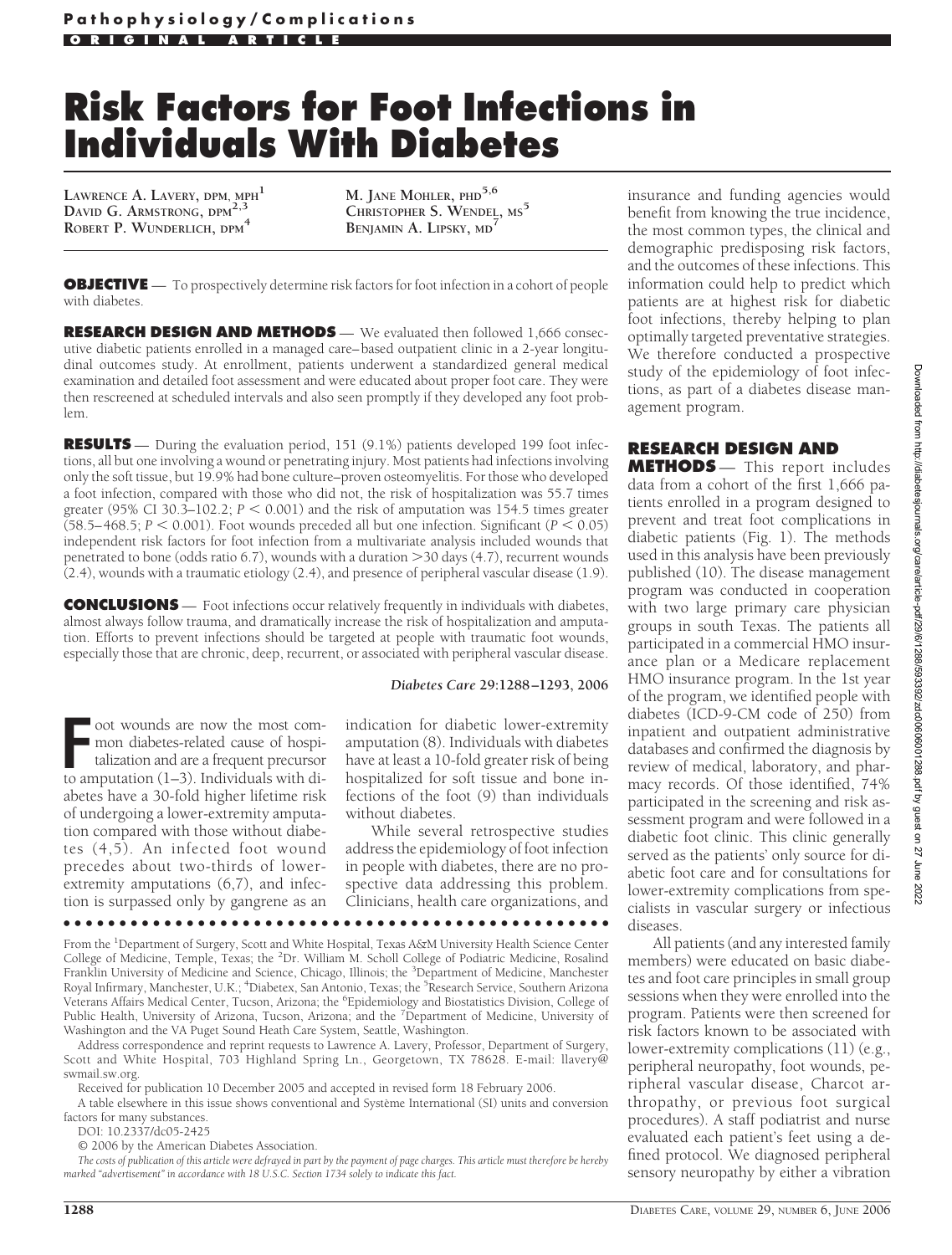## *Lavery and Associates*



During the follow-up period, two staff podiatrists (L.A.L., R.P.W.) evaluated and treated any patient who developed a foot complication. We defined a foot wound as a full skin thickness lesion involving any portion of the foot or ankle (25–27). Using a blunt sterile probe, we evaluated the depth of any wound to determine undermining and whether the wound penetrated to tendon, joint capsule, or bone. We also recorded the duration the wound had been present from the time the patient reported it had started until the wound was healed, the wound necessitated an amputation, or the evaluation period ended. We defined Charcot arthropathy as a foot fracture or dislocation occurring with little or no trauma, in the presence of sensory neuropathy but palpable pulses (28,29). We defined a foot infection by clinical criteria consistent with the International Working Group guidelines (23) (i.e., the presence of purulence or two or more other local signs of inflammation). We evaluated patients with an infection for the extent of soft tissue involved and for evidence of bone involvement (30–32). When bone infection was suspected, the patient underwent an appropriate evaluation; we only diagnosed osteomyelitis when there was a positive culture from a bone biopsy (surgical or percutaneous).

#### Statistical analyses

We compared differences in mean values for various a` priori selected factors in patients who developed an infection and those who did not, using the  $\chi^2$  test for categorical predictor variables and *t* tests for continuous variables. Using infection as the outcome variable, we calculated odds ratios (ORs) and 95% CIs by logistic regression. For categorical variables with more than two levels, such as wound depth or number of missing pulses, we chose one level as baseline and calculated ORs for other levels in comparison to baseline. After the univariate analysis, we used stepwise logistic regression analysis to model the effects of predictors and interactions while simultaneously controlling for potential confounding variables. We included predictors and interaction



Figure 1—*Flow chart for patients enrolled in the study.*

perception threshold level of  $>$ 25 volts (VPT Tester; Xilas Medical, San Antonio, TX) or the inability to accurately perceive pressure at one or more site(s) with the 10-g Semmes-Weinstein monofilament (Touch-Test Sensory Evaluator; North Coast Medical, Morgan Hill, CA) (12). We defined peripheral vascular insufficiency as the absence of arterial foot pulses (both dorsalis pedis and posterior tibial arterial pulse) and an ankle-to-arm systolic blood pressure ratio of  $\leq 0.80$  (13). We evaluated for limited joint mobility, hallux rigidus (50° dorsiflexion of the first metatarsophalangeal joint), or ankle equinus (dorsiflexion of  $\langle 0^\circ \rangle$  (14–18), and

foot deformities, e.g., hallux valgus, hammer toes, or claw toes. We measured peak foot pressures on the sole of the foot with the EMED force-plate (Novel, Minneapolis, MN), using a two-step method (19–21).

We constructed a database to record the information obtained in the screening evaluation of the enrolled individuals and to track any foot-related clinical outcomes of interest. We used claims data to verify all hospital admissions and amputations. Based on the results of screening examinations, we stratified patients into risk groups using the International Diabetic Foot Classification System (22–24). Lowrisk patients (category 0) were annually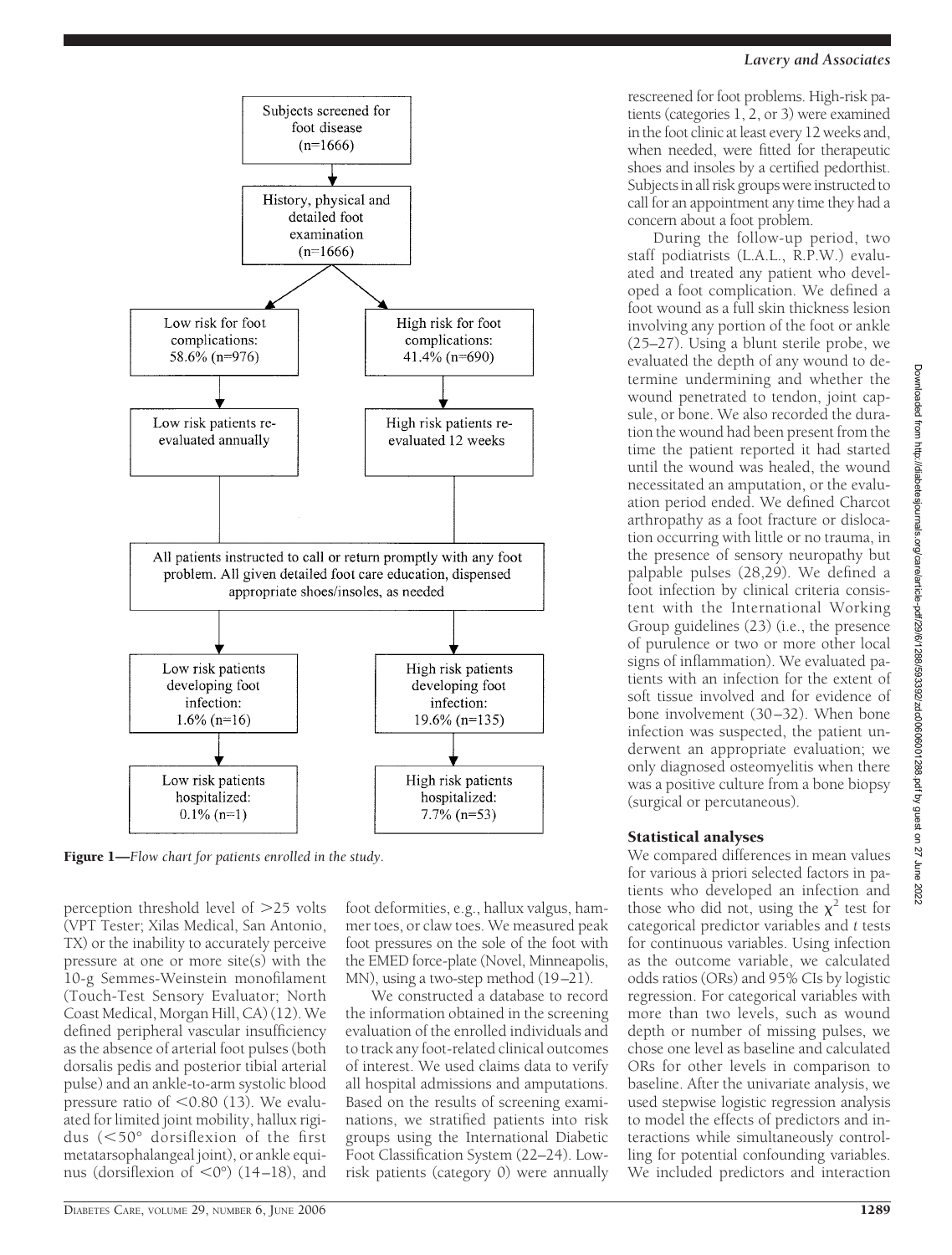#### *Foot infections and diabetes*

|                                                                              | Table 1—Demographic and clinical characteristics at enrollment for patients with foot |  |  |  |  |  |  |  |  |  |
|------------------------------------------------------------------------------|---------------------------------------------------------------------------------------|--|--|--|--|--|--|--|--|--|
| wounds or penetrating injuries who did and did not develop a foot infection* |                                                                                       |  |  |  |  |  |  |  |  |  |

|                                     | Infection      | No infection   | P value  | OR (95% CI)                 |
|-------------------------------------|----------------|----------------|----------|-----------------------------|
| n                                   | 150            | 97             |          |                             |
| Demographics                        |                |                |          |                             |
| Age $\geq$ 70 years                 | 51.3           | 52.6           | 0.85     | $0.95(0.57-1.6)$            |
| Percent male                        | 52.4           | 53.6           | 0.85     | $0.95(0.57-1.6)$            |
| Years with diabetes                 | $13.9 \pm 9.9$ | $12.8 \pm 9.6$ | 0.38     | $1.0(0.99 - 1.04)$          |
| BMI $(kg/m2)$                       | $30.3 \pm 8.4$ | $28.9 \pm 6.3$ | 0.14     | $0.97(0.94 - 1.01)$         |
| Percent $\geq$ 30 kg/m <sup>2</sup> | 39.3           | 42.3           | 0.65     | $0.89(0.53 - 1.5)$          |
| History of lower-extremity          |                |                |          |                             |
| disease                             |                |                |          |                             |
| Wound                               | 53.3           | 41.2           | 0.06     | $1.6(0.97-2.7)$             |
| Amputation                          | 26.5           | 14.1           | 0.03     | $2.2(1.1-4.4)$              |
| Lower-extremity bypass              | 19.3           | 7.2            | 0.01     | $3.1(1.3-7.3)$              |
| Charcot arthropathy                 | 4.7            | 3.1            | 0.54     | $1.5(0.39-6.1)$             |
| Recurrent foot wounds               | 41.3           | 22.7           | 0.003    | $2.4(1.4-4.3)$              |
| Main cause of foot wound            |                |                |          |                             |
| Neither neuropathy nor              | 7.3            | 8.6            | 0.79     | $0.88(0.34 - 2.3)$          |
| peripheral vascular                 |                |                |          |                             |
| disease                             |                |                |          |                             |
| Neuropathy                          | 27.3           | 43.3           | 0.009    | $0.49(0.29 - 0.84)$         |
| Neuroischemic                       | 31.3           | 18.6           | 0.026    | $2.0(1.1-3.7)$              |
| Ischemia                            | 3.3            | 3.1            | 0.92     | $1.1(0.25-4.6)$             |
| Trauma                              | 24.0           | 14.4           | 0.07     | $1.9(0.95 - 3.7)$           |
| Venous stasis                       | 6.7            | 12.4           | 0.12     | $0.51(0.21-1.2)$            |
| Peripheral neuropathy               | 71.3           | 77.3           | 0.29     | $0.73(0.42 - 1.3)$          |
| present                             |                |                |          |                             |
| Peripheral vascular                 | 46.0           | 26.8           | 0.002    | $2.3(1.3 \text{ to } -4.0)$ |
| disease present                     |                |                |          |                             |
| Foot deformity (any)                | 60.7           | 68.0           | 0.24     | $0.72(0.42 - 1.2)$          |
| present                             |                |                |          |                             |
| Hallux valgus                       | 26.0           | 39.2           | 0.03     | $0.55(0.32 - 0.94)$         |
| Claw or hammer toe                  | 33.6           | 38.1           | 0.46     | $0.82(0.48-1.4)$            |
| Equinus                             | 15.3           | 14.4           | 0.85     | $1.1(0.52 - 2.2)$           |
| Plantar pressure >87.5              | 65.1           | 66.2           | 0.89     | $0.96(0.48 - 1.88)$         |
| N/cm <sup>2</sup>                   |                |                |          |                             |
| Wound location                      |                |                |          |                             |
| Great toe                           | 32.0           | 23.7           | 0.16     | $1.5(0.85-2.7)$             |
| Small toes                          | 26.0           | 28.9           | 0.62     | $0.87(0.49 - 1.5)$          |
| Metatarsals                         | 16.0           | 16.5           | 0.92     | $0.96(0.48 - 1.9)$          |
| Midfoot                             | 8.0            | 2.1            | 0.07     | $4.1(0.90 - 18)$            |
| Heel                                | 8.0            | 9.3            | 0.73     | $0.85(0.34 - 2.1)$          |
| Leg                                 | 10.0           | 18.6           | 0.06     | $0.49(0.23 - 0.02)$         |
| Wound depth                         |                |                |          |                             |
| Full thickness                      | 51.3           | 88.7           |          | 1.0                         |
| Deep to fascia or                   | 20.7           | 7.2            | < 0.001  | $4.9(2.1 - 11.9)$           |
| tendon                              |                |                |          |                             |
| Joint or bone                       | 28.0           | 4.1            | < 0.001  | $11.7(4.0-34.2)$            |
| Wound duration (days)               | $203 \pm 281$  | $147 \pm 252$  | 0.11     | $1.0(1.0-1.01)$             |
| Wound duration >30<br>days          | 96.7           | 78.4           | < 0.0001 | $8.0(2.9 - 22.0)$           |

Data are means  $\pm$  SD or percent, unless otherwise indicated. \*Of 151 foot infections encountered in the study, all but 1 (150) involved a penetrating wound or ulcer.

terms in a stepwise model based on statistical significance ( $\alpha = 5\%$ ) in the univariate analysis or biological plausibility of an association.

**RESULTS** — Over an 8-month period, we enrolled 1,666 diabetic patients in the disease management program and followed this cohort for an average of 27.2  $\pm$ 

14.2 months (range 3.9–32.0). During the study period, 151 patients (9.1%) developed 199 foot infections. Table 1 shows a comparison of demographic and clinical characteristics present at enrollment for the patients with a wound or penetrating injury who developed a foot infection and those who did not. The average duration of follow-up for subjects with foot wounds was  $25.6 \pm 11.5$ months (median 30.4). Recurrent foot infections at the same or a different site occurred in 23.2% (35 of 151) of study patients; 24 patients had two, 9 had three, and 2 had four infections. Most infections involved only soft tissue, but 30 (19.9%) patients with foot infection had bone culture–proven osteomyelitis.

Sustaining a lower-extremity wound was the most common precipitating event for a foot infection. All but one of the 151 patients who developed a foot infection had a preexisting lower-extremity wound or penetrating injury. The risk of developing an infection was 2,193 times greater in subject who developed a foot wound than in those without a wound (60.7 vs. 0.07% [95% CI 303.6–  $15,837.6$ ;  $P < 0.0001$ ).

During the study period, 69 people were hospitalized for 85 separate lowerextremity–related events. Foot infection was a contributing factor for hospitalization in 71.7% (61 of 85) of these events. Among the patients with a lower-extremity infection, 64.2% (97 of 151) were treated in an outpatient setting, while the rest (35.8%) were admitted for at least one infection-related hospitalization. The risk of hospitalization was 55.7 times greater for people with diabetes who developed a foot infection than for those who did not (95% CI 30.3–102.2; *P* 0.001). The risk of amputation was 154.5 times greater in patients with diabetes who had a lower-extremity infection than in those who did not (95% CI 58.5–  $468.5; P < 0.001$ ).

Using a stepwise logistic regression model we found several factors were significant independent risks (Table 2). We excluded ulceration from the regression model because of its high degree of colinearity with infection. The dominant remaining independent risk factors were wounds that penetrated to bone (OR 6.7;  $P < 0.001$ ), wound duration of  $>$ 30 days  $(4.7; P < 0.004)$ , a history of recurrent wounds during the study period (2.4; *P* 0.006), wounds with a traumatic etiology  $(2.4; P < 0.02)$ , and the presence of peripheral vascular disease  $(1.9; P < 0.04)$ .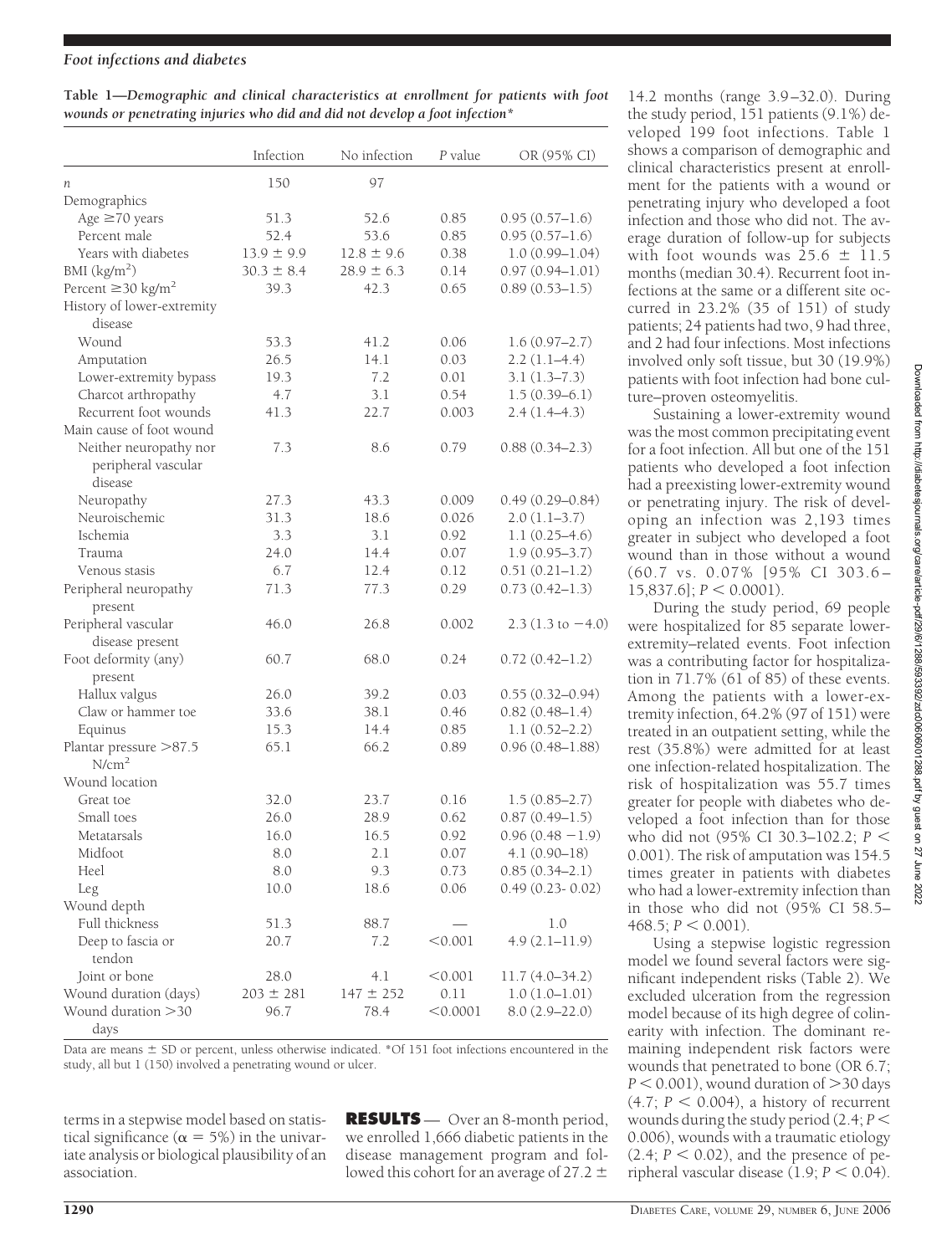**Table 2—***Variables achieving independent statistical significance as risk factors for foot infection by multivariate analysis*

| Variable                    | Risk ratio (95% CI) | P value |
|-----------------------------|---------------------|---------|
| Wound depth to bone         | $6.7(2.3-19.9)$     | 0.001   |
| Wound duration > 30 days    | $4.7(1.6-13.4)$     | 0.004   |
| Recurrent foot wound        | $2.4(1.3-4.5)$      | 0.006   |
| Traumatic wound etiology    | $2.4(1.1-5.0)$      | 0.02    |
| Peripheral vascular disease | $1.9(1.0-3.6)$      | 0.04    |

**CONCLUSIONS** — Our search of the literature uncovered no previously published prospective study of this common and important problem. To best define types of and risk factors for foot infections, we conducted a comprehensive prospective study among individuals with diabetes carefully followed in a health management program. This included enrolling consecutive patients in a large cohort study, having specialists examine them thoroughly at baseline, and tracking them carefully during a relatively long follow-up period. The patients received all of their foot care at the site of enrollment. Because the enrolled patients, especially those at high risk for foot wound, made frequent follow-up visits and had ready access to specialty foot care, we likely detected all clinically important infections. We may, however, have missed some mild, self-limited, or patient-treated infections.

The incidence of foot infections in these patients was surprisingly high. Despite being extensively educated, provided with therapeutic shoes and insoles when indicated, followed in a foot clinic, and having ready access to podiatric care, 9.1% of enrolled patients developed a foot infection during just over 2 years of follow-up. As reported in previous retrospective studies (33), infections most commonly involved only the soft tissue, but about one in five extended to the bone.

We identified several risk factors for developing a foot infection in these subjects with diabetes. Sustaining a foot wound was by far the most important antecedent to an infection. In fact, only one infection developed in the absence of a wound or penetrating injury. Since most soft tissue infections occur when pathogens penetrate into the subcutaneous tissue, the association of infection with foot wounds is not surprising. Most (60.9%) foot wounds were clinically infected at presentation, but a substantial minority was not. This is an important distinction,

as uninfected foot wounds were not routinely treated with antimicrobial therapy.

By multivariate analysis, we found four statistically significant independent risk factors for foot infection: wounds that penetrated to bone, recurrent wounds, wounds of long duration (30 days), and peripheral vascular disease. It is not surprising that patients with multiple wounds, wounds of long duration, and deeper wounds had a higher risk of infection. Subjects with recurrent wounds during the study period would have had a more prolonged exposure to the primary risk for infection, i.e., a penetrating wound. It is not, therefore, surprising that deeper wounds are associated with slower healing (34,35).

The finding that peripheral vascular disease was associated with an approximately twofold increased risk of foot infection in the multivariate model was unexpected. Foot ischemia certainly appears to be associated with an increased severity of an infection (36). Diabetic patients often have a diminished inflammatory response to injury or infection (37– 43); this deficit could be further impaired by ischemia. Diminished blood flow could result in a lack of erythema or induration, visual cues of infection. These deficits, especially in a patient with sensory neuropathy who also lacks the ability to sense pain or warmth, might delay awareness of an infection. In a previous case-control study (43) of patients with an infected puncture wound of the foot, we found that visual cues of inflammation, rather than the pain, were the most frequent presenting complaints in the people with diabetes. The interval from the puncture injury to surgery was also significantly longer in the diabetic individuals, suggesting that their lack of pain perception might delay recognition of a limb-threatening problem (44). The types of traumatic wounds in this study included burns, puncture wounds, blunt trauma, lacerations, and ingrown toenails. The finding that wounds associated

with trauma had a high risk of infection may be caused by the fact that these wounds often penetrate to deep structures and inoculate them with bacteria at the time of injury. Traumatic wounds may also be associated with more tissue damage, making it more prone to necrosis and infection.

Risk factors for developing a foot ulcer have been defined in several retrospective and prospective studies  $(11,14,45-49)$  We found only one other epidemiological study, however, of foot infections in persons with diabetes. Peters et al. (50) reported a case-control study of 112 patients with diabetes, of whom 68 were hospitalized for a foot infection while the other 44 were hospitalized for other reasons. In this study, neuropathy, peripheral vascular disease, and previous history of amputation were each significantly and independently associated with infection, conferring 3.4-, 5.5-, and 19.9 fold increased risk, respectively. Various social and economic factors were investigated and found not to be risks for infection. These results are similar to those in our study.

The strengths of our study included the fact that it involved a relatively large group of patients, the patients had a thorough and uniform baseline foot examination by experienced podiatrists, and they were then carefully followed for a long period. We also used internationally accepted definitions for foot infections and defined osteomyelitis by bone culture. One limitation of this study is that data on the microbial isolates of the infections were not collected. We rarely take superficial swabs of wounds because they are unreliable culture specimens (51–53). Thus, most of our cultures were of deep tissue and therefore obtained only for the more severe wounds. Another limitation was that we lacked some disease-staging data, such as serial glycated hemoglobin levels, and some information on comorbidities.

The results of this study clearly demonstrate the relatively high incidence of foot infections in people with diabetes, even those who have been subjected to intensive efforts to prevent foot complications. We have also defined the most important risk factors for these infections. Foot infections almost invariably occur in patients who sustain a foot wound, especially if the wound is of long duration and penetrates to underlying bone or if the patient has coexisting peripheral vascular disease or recurrent foot wounds. Finally,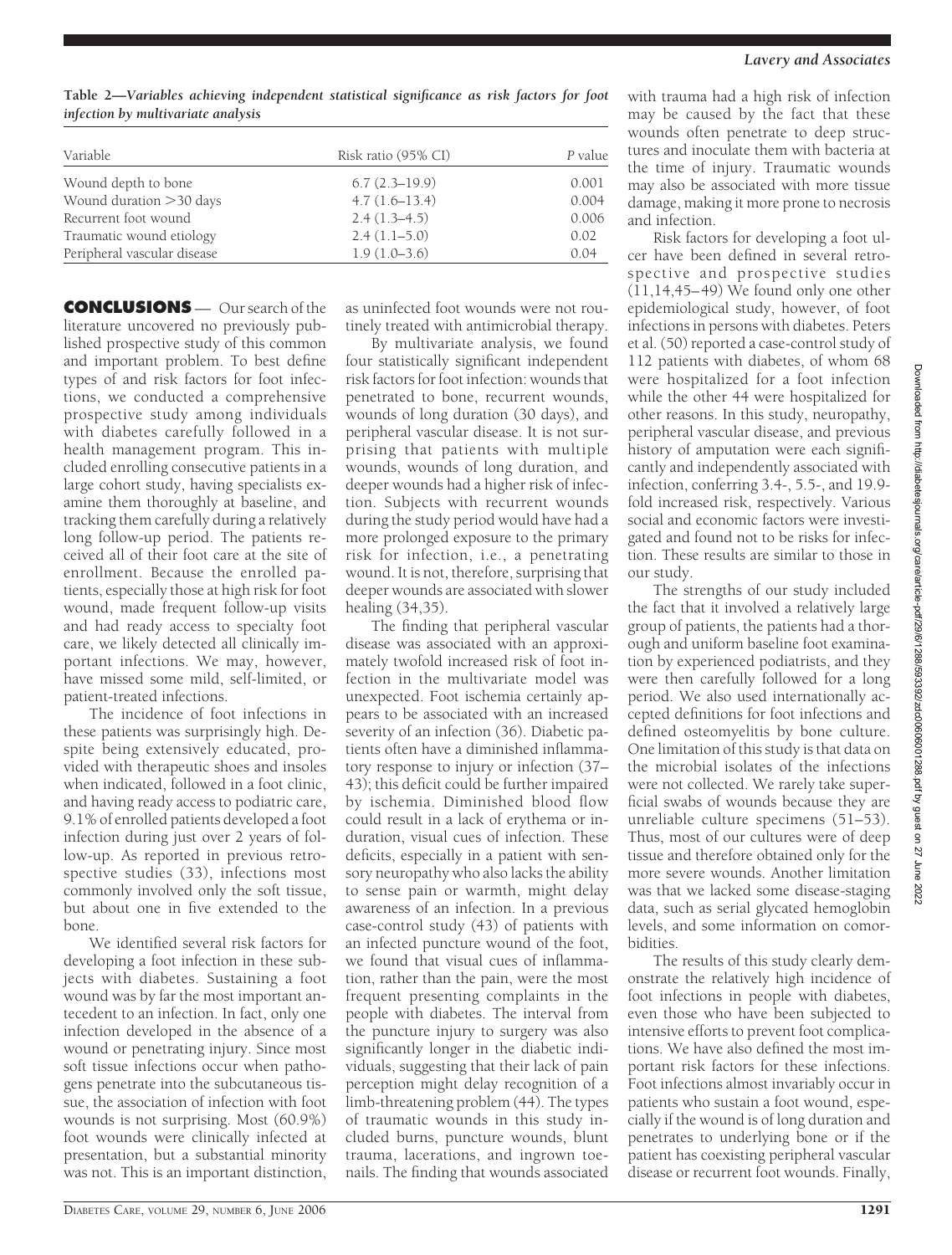#### *Foot infections and diabetes*

we have demonstrated the high amputation risk associated with foot infections in diabetic patients. Fortunately, the risk factors associated with foot wounds and infection are all easily detected by a simple screening foot examination, allowing preventative efforts to be targeted to those at greatest risk (54). Although foot complications occurred despite our interventions, successful preventative efforts could potentially dramatically reduce the high rate of these potentially devastating problems in individuals with diabetes.

**Acknowledgments**— We thank Edward J. Boyko, MD, for reviewing the manuscript and for providing suggestions for data and statistical analyses.

#### **References**

- 1. Boulton AJ, Vileikyte L: The diabetic foot: the scope of the problem *J Fam Pract* 49 (Suppl. 11):S3–S8, 2000
- 2. Levin M: Pathophysiology of diabetic foot lesions. In *Clinical Diabetes Mellitus: A Problem-Oriented Approach*. Davidson JK, Ed. New York, Theime Medical, 1991, p. 504–510
- 3. Boulton AJ, Vileikyte L, Ragnarson-Tennvall G, Apelqvist J: The global burden of diabetic foot disease. *Lancet* 366:1719– 1724, 2005
- 4. Lavery LA, Ashry HR, van Houtum W, Pugh JA, Harkless LB, Basu S: Variation in the incidence and proportion of diabetesrelated amputations in minorities. *Diabetes Care* 19:48–52, 1996
- 5. Lavery LA, van Houtum WH, Ashry HR, Armstrong DG, Pugh JA: Diabetes-related lower-extremity amputations disproportionately affect blacks and Mexican Americans. *South Med J* 92:593–599, 1999
- 6. Pecoraro RE: Chronology and determinants of tissue repair in diabetic lowerextremity ulcers. *Diabetes* 40:1305–1313, 1991
- 7. Pecoraro RE, Reiber GE, Burgess EM: Pathways to diabetic limb amputation: basis for prevention. *Diabetes Care* 13:513–521, 1990
- 8. Fylling CP, Knighton DR: Amputation in the diabetic population: incidence, causes, cost, treatment, and prevention. *J Enterostomal Ther* 16:247–255, 1989
- 9. Boyko EJ, Lipsky BA: Infection and diabetes mellitus. In *Diabetes in America*. 2nd ed. Harris MI, Ed. Washington, DC, National Institutes of Health, 1995, p. 485– 496 (publ. no. 95-1468)
- 10. Lavery LA, Armstrong DG, Wunderlich RP, Boulton AJM, Tredwell JL: Diabetic foot syndrome: evaluating the prevalence and incidence of foot pathology in Mexican Americans and non-Hispanic whites from a diabetes disease management co-

hort. *Diabetes Care* 26:1435–1438, 2003

- 11. Boyko EJ, Ahroni JH, Stensel V, Forsberg RC, Davignon DR, Smith DG: A prospective study of risk factors for diabetic foot ulcer: the Seattle Diabetic Foot Study. *Diabetes Care* 22:1036–1042, 1999
- 12. Armstrong DG, Lavery LA, Vela SA, Quebedeaux TL, Fleischli JG: Choosing a practical screening instrument to identify patients at risk for diabetic foot ulceration. *Arch Intern Med* 158:289–292, 1998
- 13. Khan NA, Rahim SA, Anand SS, Simel DL, Panju A: Does the clinical examination predict lower extremity peripheral arterial disease? *JAMA* 295:536–546, 2006
- 14. Lavery LA, Armstrong DG, Vela SA, Quebedeaux TL, Fleischli JG: Practical criteria for screening patients at high risk for diabetic foot ulceration. *Arch Intern Med* 158:158–162, 1998
- 15. Armstrong DG, Stacpoole-Shea S, Nguyen HC, Harkless LB: Lengthening of the Achilles tendon in diabetic patients who are at high risk for ulceration of the foot. *J Bone Joint Surg Am* 81:535–538, 1999
- 16. Lavery LA, Armstrong DG, Boulton AJM: Ankle equinus deformity and its relationship to high plantar pressure in a large population with diabetes mellitus. *J Am Podiatr Med Assoc* 92:479–482, 2002
- 17. Birke J, Cornwall MA, Jackson M: Relationship between hallux limitus and ulceration of the great toe. *Sports Phys Ther J Orthop* 10:172–176, 1988
- 18. Birke JA, Franks D, Foto JG: First ray joint limitation, pressure, and ulceration of the first metatarsal head in diabetes mellitus. *Foot Ankle* 16:277–284, 1995
- 19. Quaney B, Meyer K, Cornwall MW, McPoil TG: A comparison of the dynamic pedobarograph and EMED systems for measuring dynamic foot pressures. *Foot Ankle Int* 16:562–566, 1995
- 20. Meyers-Rice B, Sugars L, McPoil T, Cornwall MW: Comparison of three methods for obtaining plantar pressures in nonpathologic subjects. *J Am Podiatr Med Assoc* 84:499–504, 1994
- 21. Armstrong DG, Peters EJ, Athanasiou KA, Lavery LA: Is there a critical level of plantar foot pressure to identify patients at risk for neuropathic foot ulceration? *J Foot Ankle Surg* 37:303–307, 1998
- 22. Armstrong DG, Lavery LA, Harkless LB: Who is at risk for diabetic foot ulceration? *Clin Podiatr Med Surg* 15:11–19, 1998
- 23. International Working Group on the Diabetic Foot: *International Consensus on the Diabetic Foot*. Apelqvist J, Bakker K, Van Houtum WH, Nabuurs-Franssen MH, Schaper NC, Eds. Maastricht, the Netherlands, International Working Group on the Diabetic Foot, 1999
- 24. Peters EJ, Lavery LA: Effectiveness of the diabetic foot risk classification system of the International Working Group on the Diabetic Foot. *Diabetes Care* 24:1442–

1447, 2001

- 25. Lavery LA, Armstrong DG, Harkless LB: Classification of diabetic foot wounds. *J Foot Ankle Surg* 35:528–531, 1996
- 26. Armstrong DG, Lavery LA, Harkless LB: Validation of a diabetic wound classification system: the contribution of depth, infection, and vascular disease to the risk of amputation. *Diabetes Care* 21:855–859, 1998
- 27. Oyibo SO, Jude EB, Tarawneh I, Nguyen HC, Harkless LB, Boulton AJ: A comparison of two diabetic foot ulcer classification systems: the Wagner and the University of Texas wound classification systems. *Diabetes Care* 24:84–88, 2001
- 28. Jeffcoate WJ: Theories concerning the pathogenesis of the acute charcot foot suggest future therapy. *Curr Diab Rep* 5:430–435, 2005
- 29. Armstrong DG, Todd WF, Lavery LA, Harkless LB: The natural history of acute Charcot's arthropathy in a diabetic foot specialty clinic. *Diabet Med* 14:357–363, 1997
- 30. Lipsky BA: Diabetic foot infections: pathophysiology, diagnosis, and treatment. *Int J Dermatol* 30:560–562, 1991
- 31. Lipsky BA: Osteomyelitis of the foot in diabetic patients. *Clin Infect Dis* 25:1318– 1326, 1997
- 32. Lipsky BA: Evidence-based antibiotic therapy of diabetic foot infections. *FEMS Immunol Med Microbiol* 26:267–276, 1999
- 33. Lipsky BA, Pecoraro RE, Wheat LJ: The diabetic foot: soft tissue and bone infection. *Infect Dis Clin N Am* 4:409–432, 1990
- 34. Margolis DJ, Allen-Taylor L, Hoffstad O, Berlin JA: Diabetic neuropathic foot ulcers: predicting which ones will not heal. *Am J Med* 115:627–631, 2003
- 35. Birke JA, Novick A, Patout CA, Coleman WC: Healing rates of plantar ulcers in leprosy and diabetes. *Lepr Rev* 63:365–374, 1992
- 36. Chang BB, Darling RC: Expeditious management of ischemic invasive foot infections. *Cardiovasc Surg* 4:792–795, 1996
- 37. Cruciani M, Lipsky BA, Mengoli C, de Lalla F: Are granulocyte colony-stimulating factors beneficial in treating diabetic foot infections? A meta-analysis. *Diabetes Care* 28:454–460, 2005
- 38. Peck KR, Son DW, Song JH, Kim S, Oh MD, Choe KW: Enhanced neutrophil functions by recombinant human granulocyte colony-stimulating factor in diabetic patients with foot infections in vitro. *J Korean Med Sci* 16:39–44, 2001
- 39. Bessman AN, Sapico FL: Infections in the diabetic patient: the role of immune dysfunction and pathogen virulence factors. *J Diabetes Complications* 6:258–262, 1992
- 40. Armstrong AP, Lavery KM, Hollingsworth T: Apocrine hidrocystoma: report of a case. *Br J Oral Maxillofac Surg* 34:335–